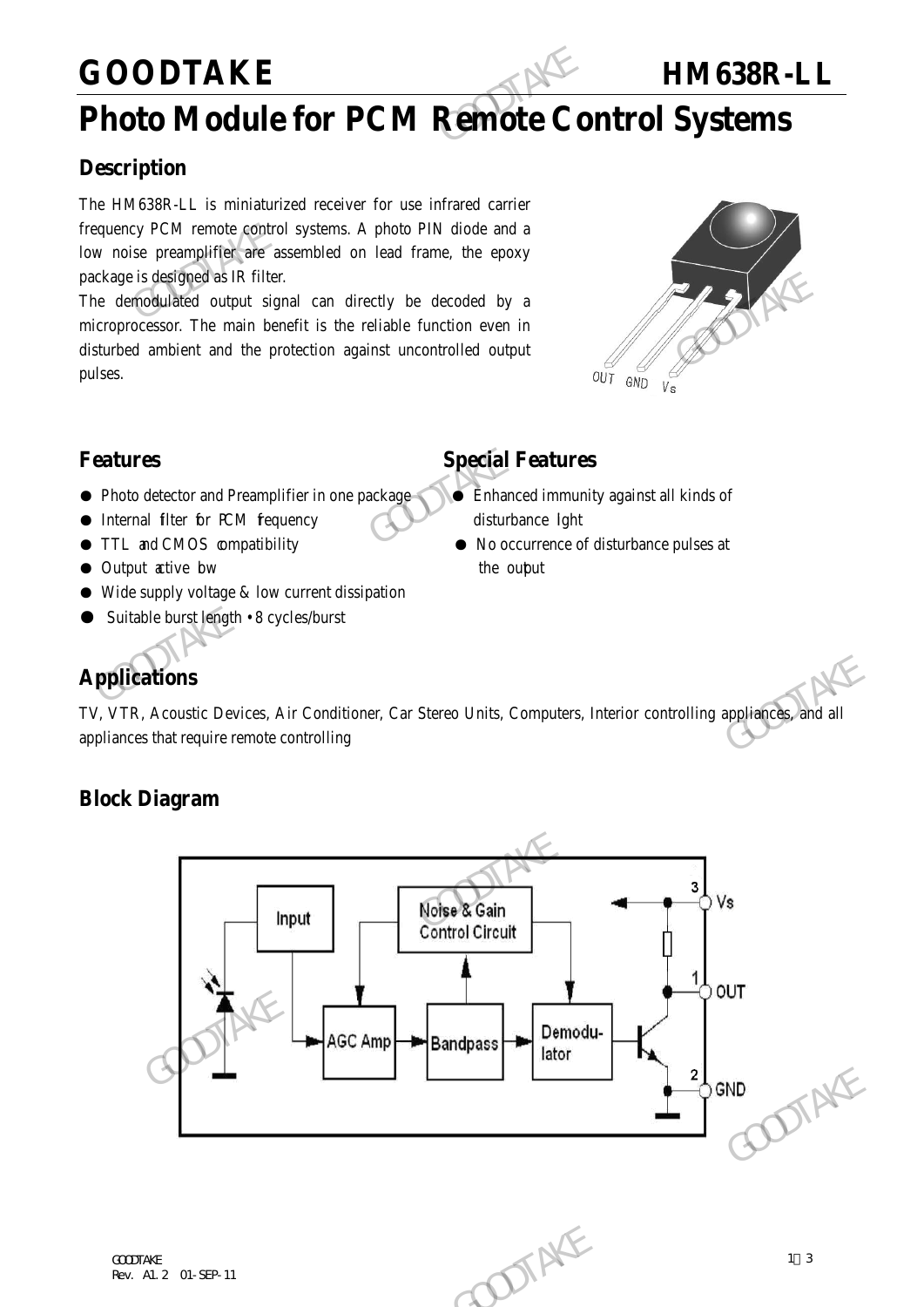## **GOODTAKE HM638R-LL**

## **Application Circuit**



\*) recommended to suppress power supply disturbance

### **Absolute Maximum Ratings**

|                                                   | $\overline{c}$                                      |                | GND          |              |
|---------------------------------------------------|-----------------------------------------------------|----------------|--------------|--------------|
| <b>Absolute Maximum Ratings</b><br>Tamb = $25$ °C | *) recommended to suppress power supply disturbance |                |              |              |
| <b>Parameter</b>                                  | <b>Test Conditions</b>                              | <b>Symbol</b>  | <b>Value</b> | Unit         |
| <b>Supply Voltage</b>                             | (Pin 3)                                             | V <sub>s</sub> | 6.0          | V            |
| <b>Supply Current</b>                             | (Pin 3)                                             | Is             | 5            | mA           |
| <b>Output Voltage</b>                             | (Pin 1)                                             | Vo             | 6.0          | V            |
| <b>Output Current</b>                             | (Pin 1)                                             | I <sub>O</sub> | 2.5          | mA           |
| <b>Storage Temperature Range</b>                  |                                                     | <b>Tstg</b>    | $-30+105$    | $^{\circ}$ C |
| <b>Operating Temperature Range</b>                |                                                     | Tamb           | $-25+80$     | $^{\circ}$ C |
| <b>Power Consumption</b>                          | (Tamb $\leq$ 85 °C)                                 | ptot           | 50           | mW           |
| <b>Soldering Temperature</b>                      | $t \leq 5s$ , 1 mm from case                        | Tsd            | 260          | $^{\circ}$ C |

## **Basic Characteristics**

| <b>Operating Temperature Range</b><br>$-25+80$<br>Tamb<br><b>Power Consumption</b><br>(Tamb $\leq$ 85 °C)<br>50<br>ptot<br><b>Soldering Temperature</b><br>$t \leq 5s$ , 1 mm from case<br>Tsd<br>260<br><b>Basic Characteristics</b> | $^{\circ}$ C<br>mW<br>$^\circ\!{\rm C}$ |
|---------------------------------------------------------------------------------------------------------------------------------------------------------------------------------------------------------------------------------------|-----------------------------------------|
|                                                                                                                                                                                                                                       |                                         |
|                                                                                                                                                                                                                                       |                                         |
|                                                                                                                                                                                                                                       |                                         |
|                                                                                                                                                                                                                                       |                                         |
| Tamb = $25$ °C                                                                                                                                                                                                                        |                                         |
| <b>Test Conditions</b><br><b>Symbol</b><br>Min<br><b>Parameter</b><br><b>Typ</b><br><b>Max</b>                                                                                                                                        | Unit                                    |
| Supply Current (Pin3)<br>$Vs = 5V, Ev = 0$<br>0.7<br>1.1<br>2.0<br><b>ISD</b>                                                                                                                                                         | mA                                      |
| 2.7<br>Supply Voltage (Pin3)<br>5.5<br><b>Vs</b>                                                                                                                                                                                      | $\mathbf{V}$                            |
| <b>Transmission Distance</b><br>IR diode AT205, IF = 400 mA<br>20<br>d                                                                                                                                                                | ${\bf m}$                               |
| Output Voltage High (Pin1)<br>4.5<br><b>VOH</b><br>$Vs = 5V$                                                                                                                                                                          | $\mathbf V$                             |
| Cycle 1.2mS, 50% duty<br>Output Voltage Low (Pin1)<br>250<br><b>VOL</b>                                                                                                                                                               | mV                                      |
| Level Output Pulse Width<br>400<br>800<br>TwH<br>Burst Wave= 600µs,                                                                                                                                                                   | $\mu s$                                 |
| Cycle 1.2mS, 50% duty<br>Level Output Pulse Width<br>800<br>TWL<br>400                                                                                                                                                                | $\mu s$                                 |
| Carrier frequency<br>37.9<br>${\rm fo}$                                                                                                                                                                                               | kHz                                     |
| Peak Wavelength<br>940<br>$\bullet$                                                                                                                                                                                                   | nm                                      |
| Directivity<br>Angle of half transmission distance<br>±45<br>$\bullet$ 1/2                                                                                                                                                            | deg                                     |